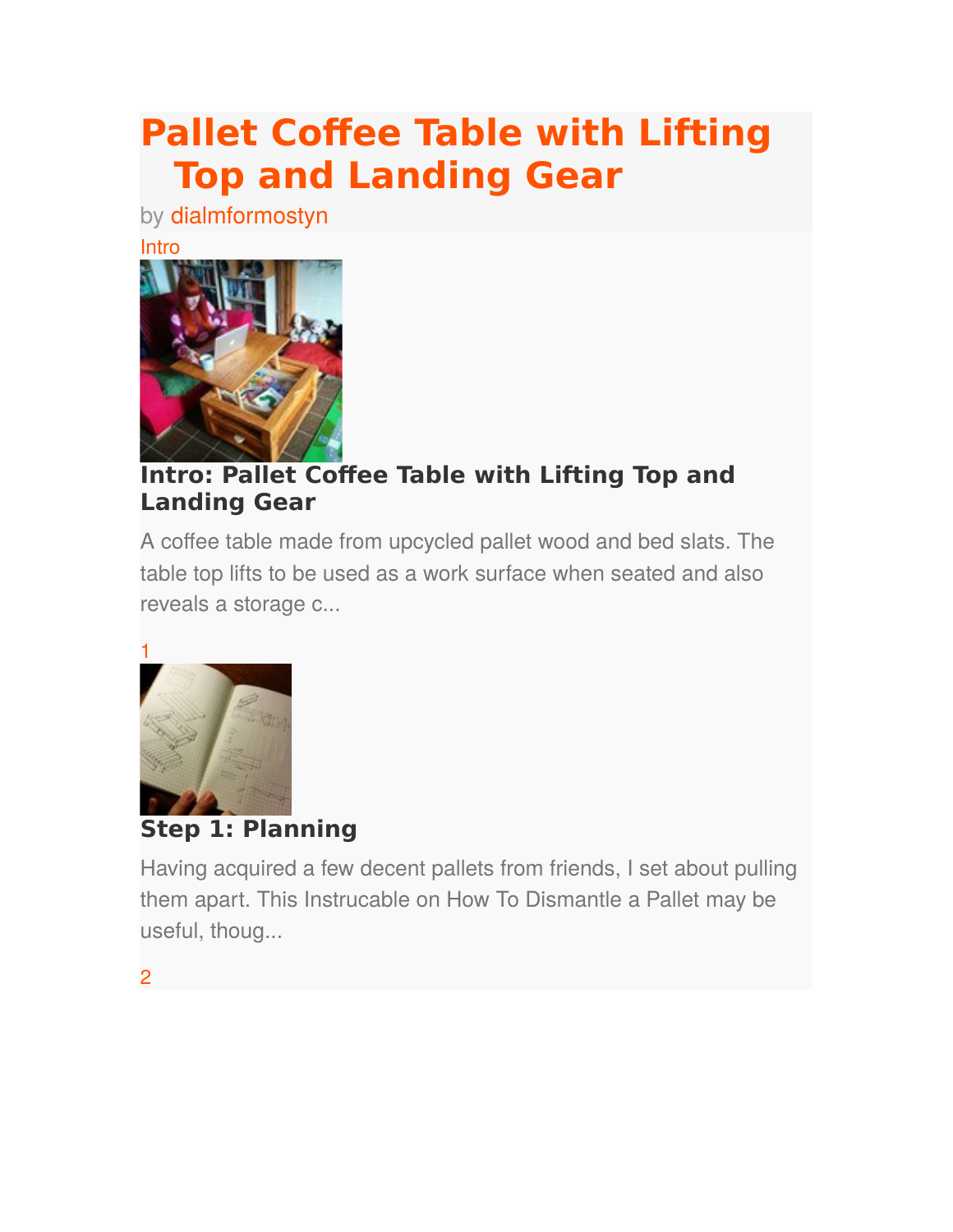

### **Step 2: Measure, cut, sand, glue, screw, repeat**

After cleaning and sanding the rough pallet wood to within an inch of its life, I cut four planks to 600mm in length and glued them to the four suppor...



#### **Step 3: Legs / base**

After toying various ideas for styles of leg, I decided (influenced in some part by the lack of a mitre powersaw) to make a 'doubledecker'-style low...



**Step 4: Lifting the top...**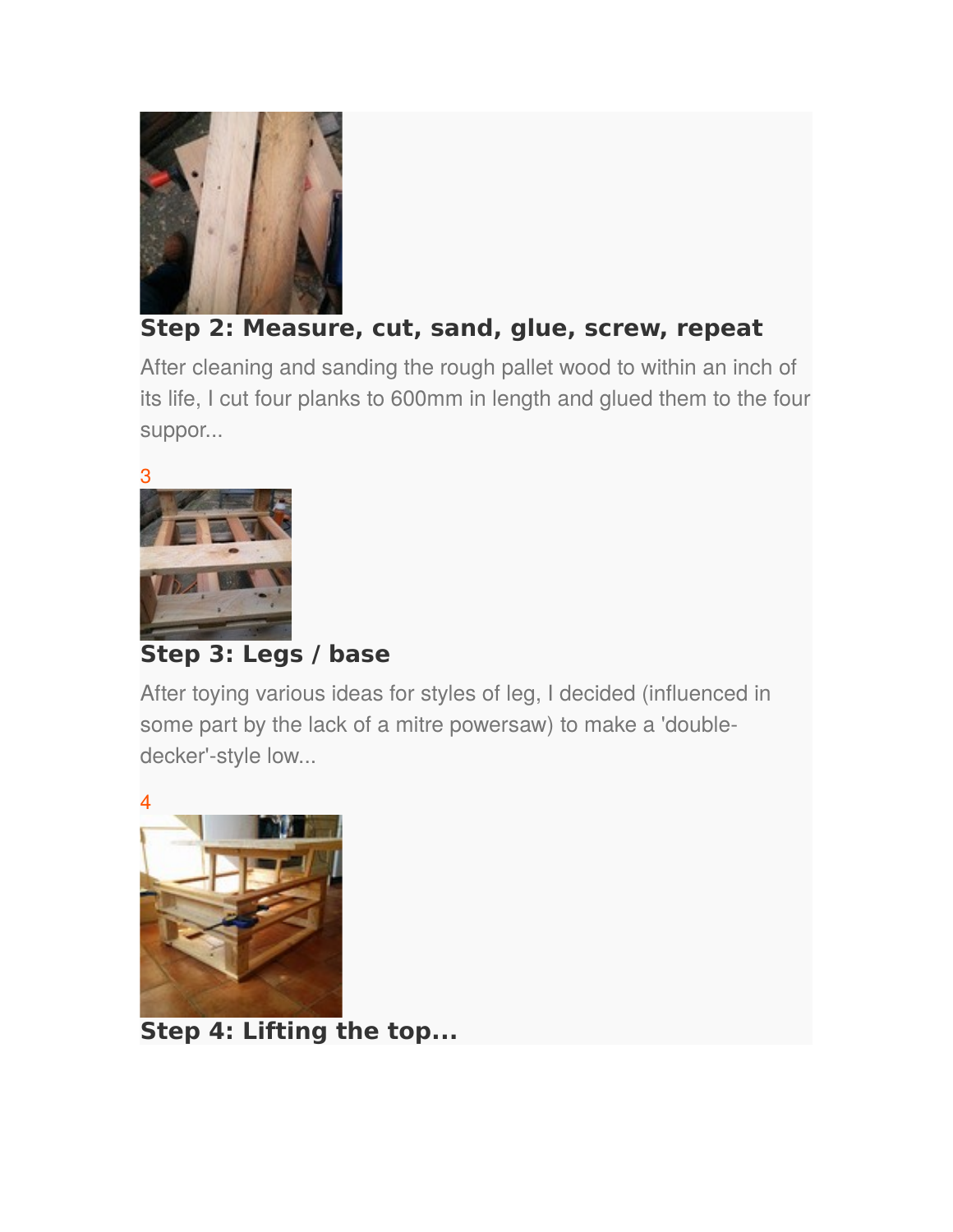The mechanism to lift the table top is fairly straight forward and nothing you won't have seen before. Battens are screwed to the corner posts on the ...



### **Step 5: 'Hidden' storage compartment**

The box-type pallet design I used to build the top has a natural cavity at its centre which would naturally be exposed when lifting the lid. The optio...

[6](http://www.instructables.com/id/Lift-top-Pallet-Coffee-Table-with-Landing-Gear/step6/Lifting-the-rest-of-it/)



#### **Step 6: Lifting the rest of it...**

Knowing my son would climb on the table and try to push it around, I wanted the table to be simultaneously sturdy and hard to move, but relatively eas...



**Step 7: Landing Gear**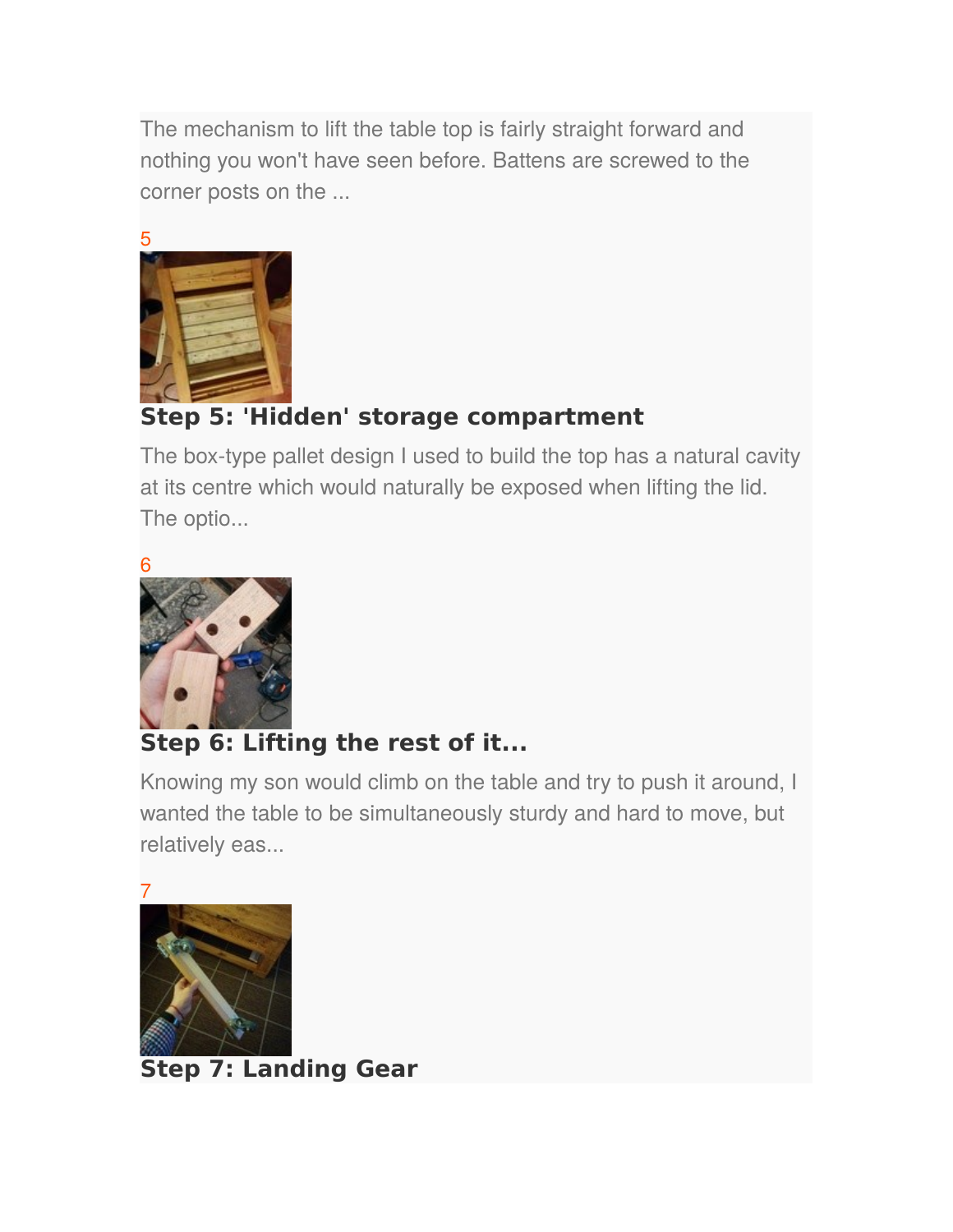The landing gear consists of two 450mm lengths of wood each with two castor wheels at their ends which are hinged onto the inside edge of the table. W...



**Step 8: Feet**

To replace the original block feet/plastic castor arrangement, I decided to use four adjustable feet. As the landing gear was designed to lift the ta...

[9](http://www.instructables.com/id/Lift-top-Pallet-Coffee-Table-with-Landing-Gear/step9/Finishing-off-and-conclusion/)



## **Step 9: Finishing off and conclusion.**

When everything was put together and tested as working, I set about sanding it all over firstly with the power sander (mainly to get the harsh corners...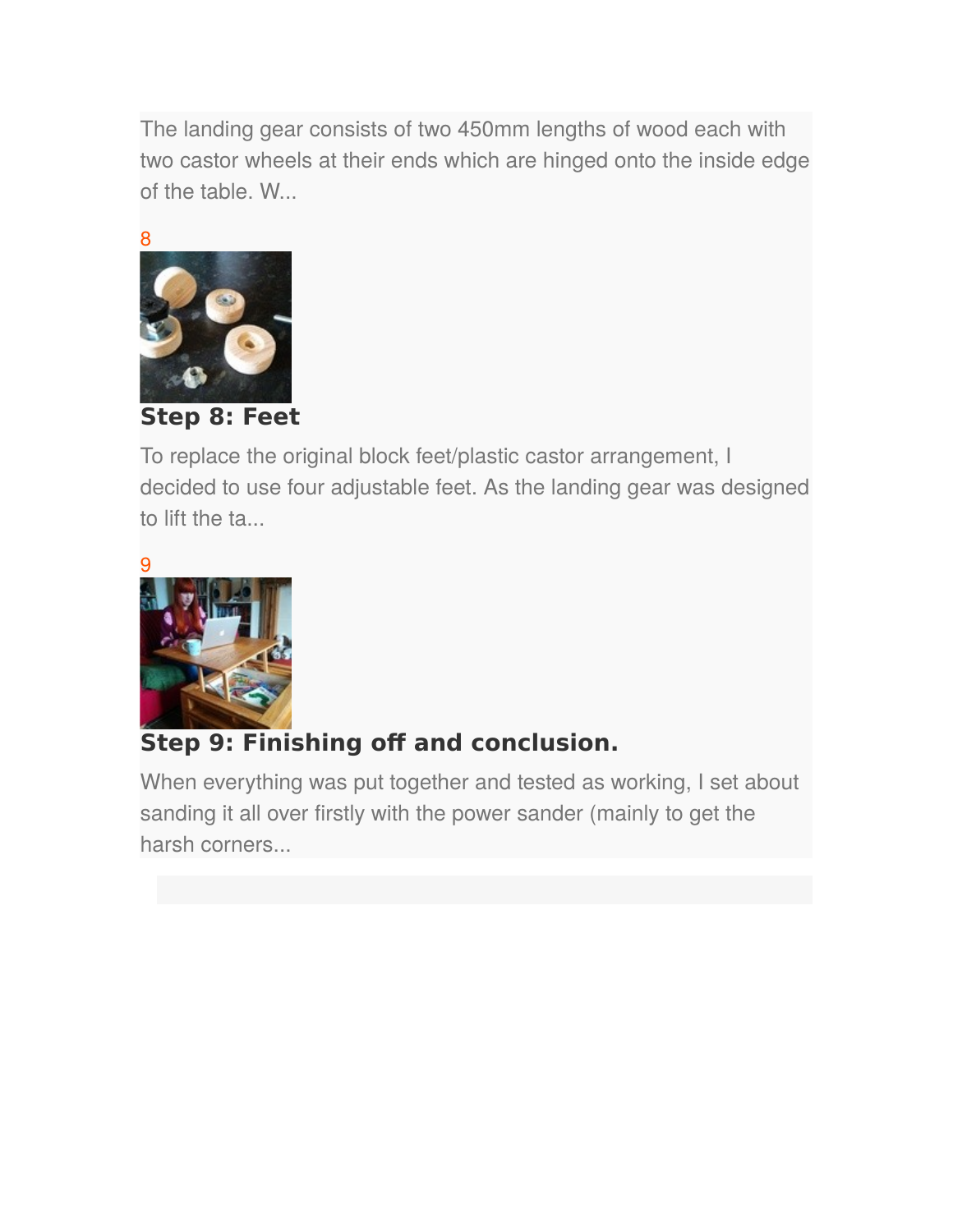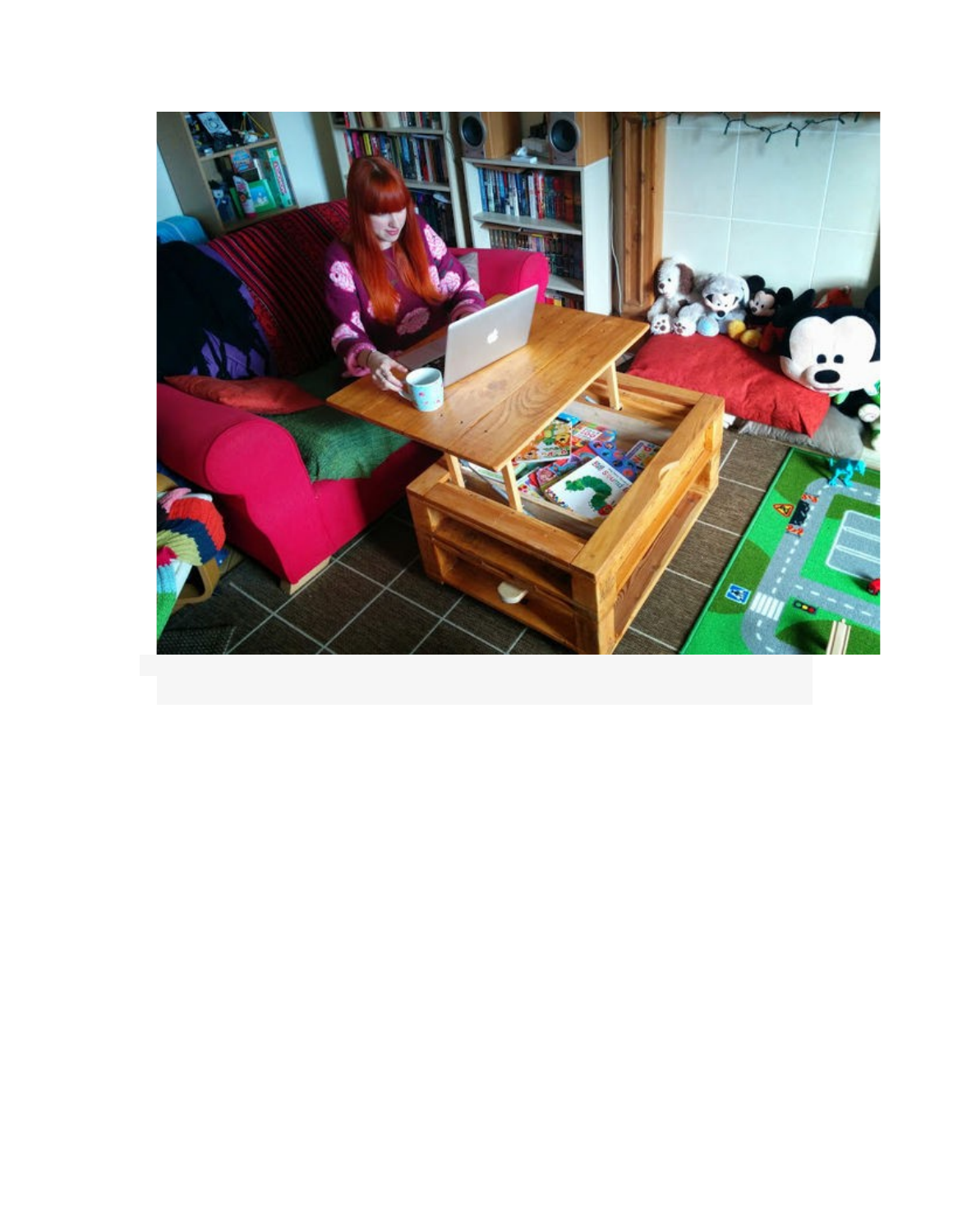![](_page_5_Picture_0.jpeg)

<img class="photoset-photo" alt="temp\_-578234291.jpg" [src="http://cdn.instructables.com/FCH/C7PG/I2LM3TZQ/FCHC7PGI2LM](http://cdn.instructables.com/FCH/C7PG/I2LM3TZQ/FCHC7PGI2LM3TZQ.LARGE.jpg) [3TZQ.MEDIUM.jpg" style="width:600px;" />](http://cdn.instructables.com/FCH/C7PG/I2LM3TZQ/FCHC7PGI2LM3TZQ.LARGE.jpg)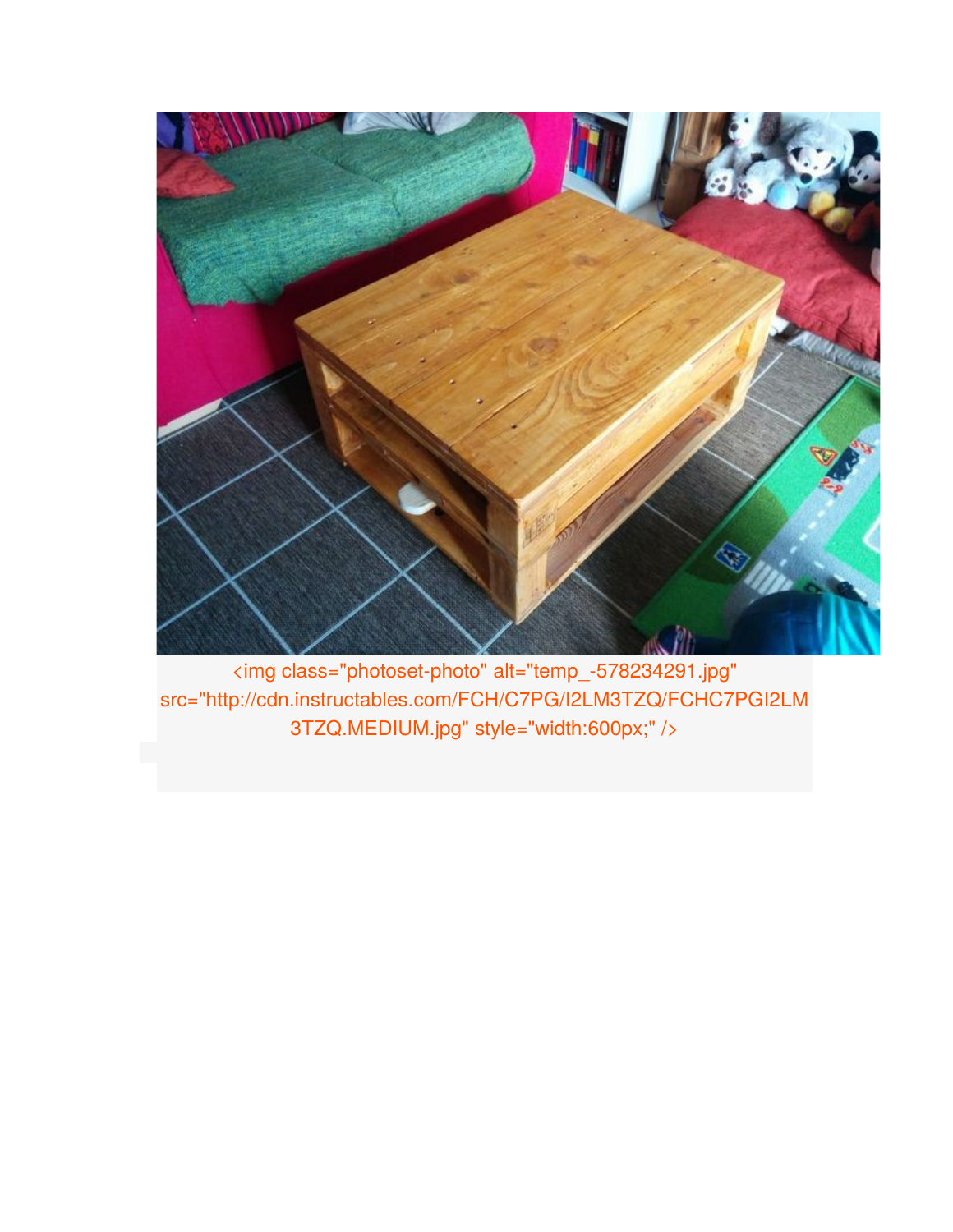![](_page_6_Picture_0.jpeg)

<img class="photoset-photo" alt="temp\_-707196489.jpg" [src="http://cdn.instructables.com/FVR/PCY8/I2LM3U0G/FVRPCY8I2LM3](http://cdn.instructables.com/FVR/PCY8/I2LM3U0G/FVRPCY8I2LM3U0G.LARGE.jpg) [U0G.MEDIUM.jpg" style="width:295px;" />](http://cdn.instructables.com/FVR/PCY8/I2LM3U0G/FVRPCY8I2LM3U0G.LARGE.jpg)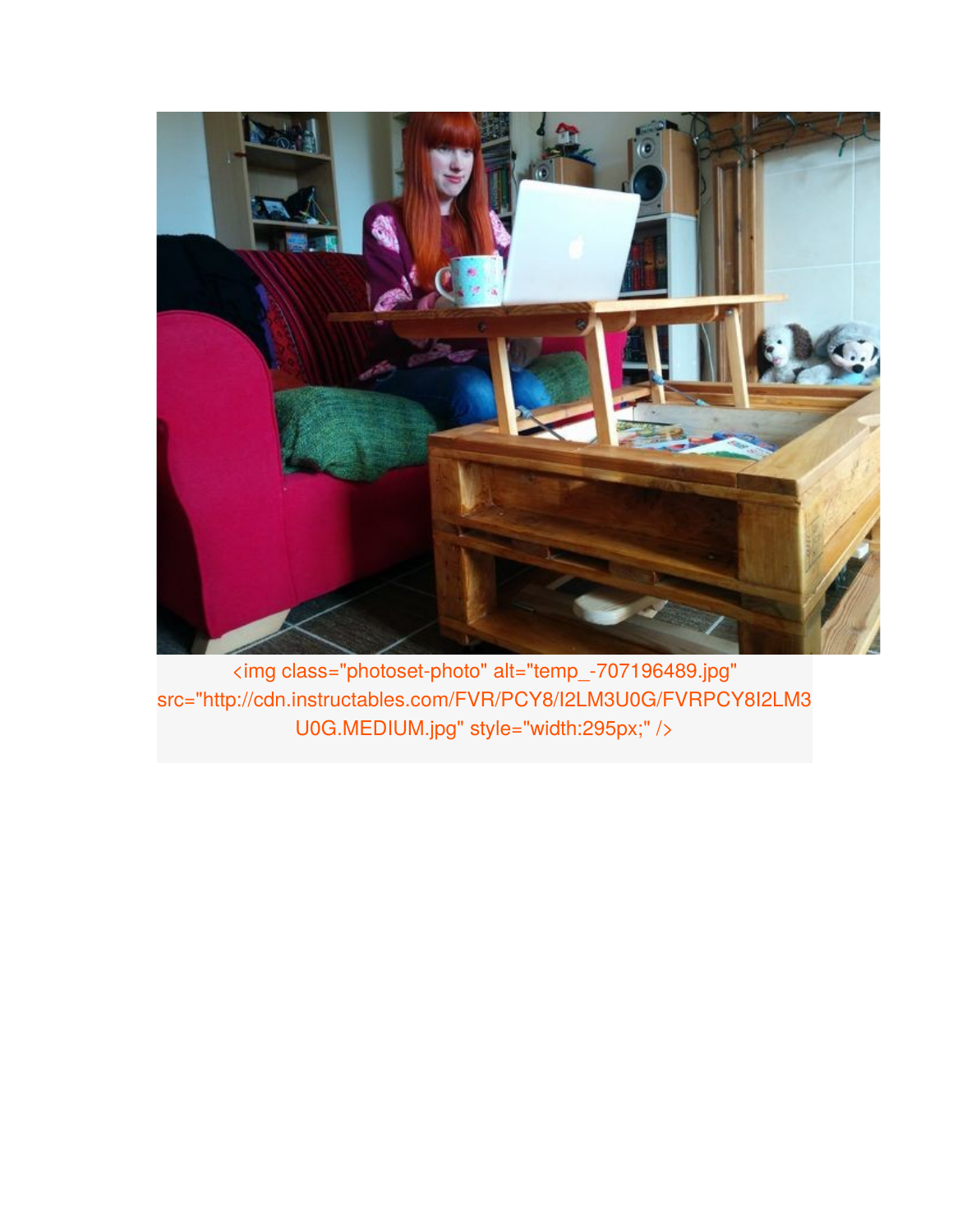![](_page_7_Picture_0.jpeg)

<img class="photoset-photo" alt="temp\_1723043117.jpg" [src="http://cdn.instructables.com/FOQ/1SCJ/I2LM3U1A/FOQ1SCJI2LM3](http://cdn.instructables.com/FOQ/1SCJ/I2LM3U1A/FOQ1SCJI2LM3U1A.LARGE.jpg) [U1A.MEDIUM.jpg" style="width:295px;" />](http://cdn.instructables.com/FOQ/1SCJ/I2LM3U1A/FOQ1SCJI2LM3U1A.LARGE.jpg)

A coffee table made from upcycled pallet wood and bed slats. The table top lifts to be used as a work surface when seated and also reveals a storage compartment beneath. A pedal-controlled retractable castor wheel system allows the table to be moved smoothly and easily, yet remain stable when in use.

[Please note I had no intention of creating an Instructable when beginning this project, so I apologise if some stages are a little thin on the photograph side of things - I'll do my utmost to fill in the blanks using notes in the photos I do have.]

Our original coffee table was an [IKEA Lack](http://www.ikea.com/gb/en/catalog/products/00095036/) which was, appropriately,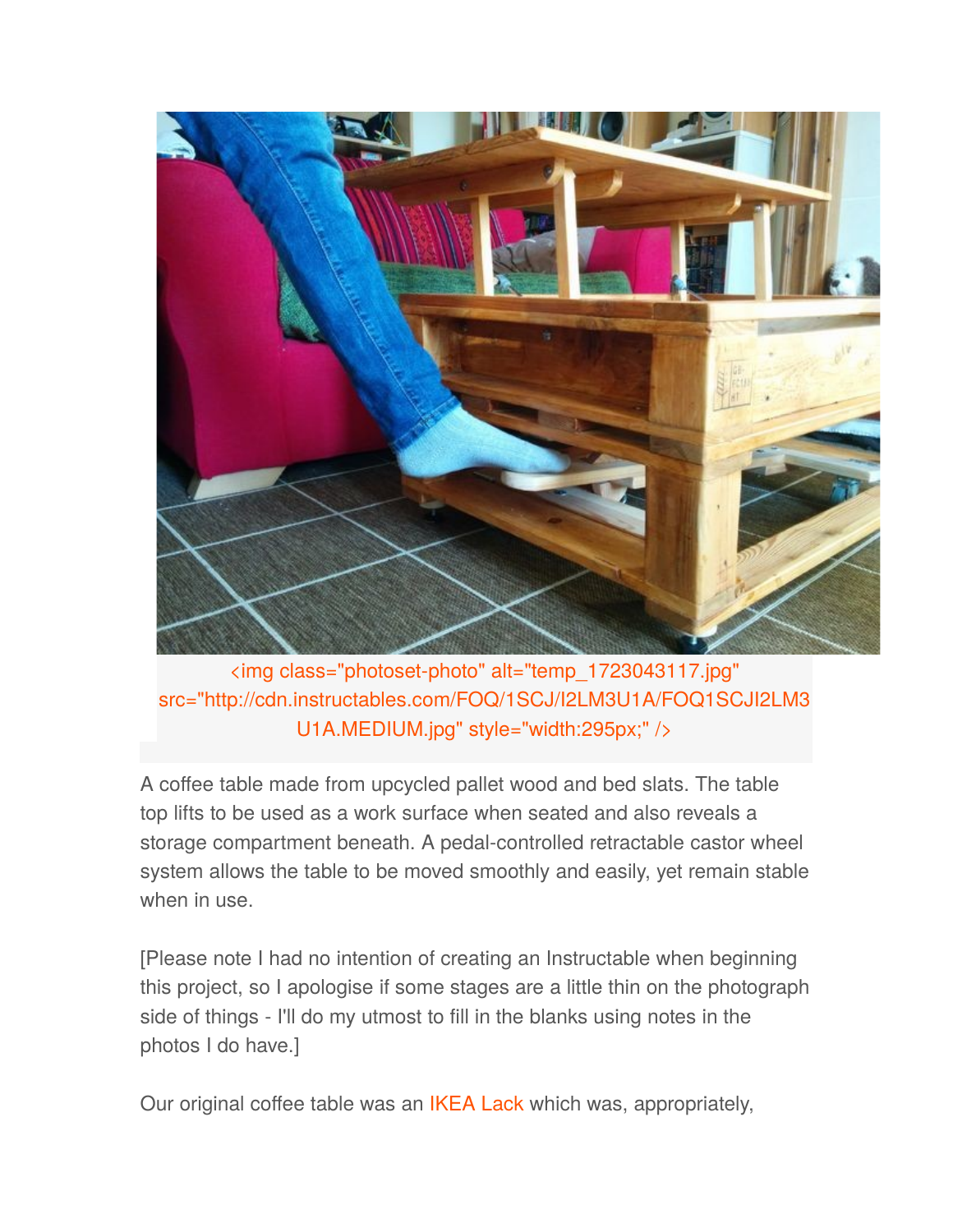lacking in various areas: The dimensions were not ideal for the size and shape of our living room - it was slightly too long (900mm), slightly too narrow (550mm) and slightly too tall (500mm). So came the decision to build my own.

While we have a nice desk (converted base from an old sewing machine, if you're interested,) it does involve some minor gymnastics to reach it behind the sofa which is far from ideal. I wanted to create something that had a sturdy surface just over knee height for writing/typing, etc, which could be used instead of the desk for brief periods.

The other major consideration is that I have an ~18-month-old son running around the place. Whatever I ended up with needed to be safe for him and easy for us to move around - for all its faults, the old coffee table was good at blocking off areas of the living room.

Perusing Instructables during my lunch hour, I found user [lofgren'](http://www.instructables.com/member/lofgren/)s wonderful [Coffee table upgrade!](http://www.instructables.com/id/Coffee-table-upgrade/) which, in terms of functionality, was exactly what I wanted to achieve. As I very much liked the various and clever pallet projects found on Instructables and (having never made furniture before) knowing the process would involve trial and error, re/upcycling cheap and imperfect pallet wood seemed the obvious route.

Tools, parts and materials used:

- Three or four clean pallets
- A stack of not-too-worn bed slats
- Scrap/spare wood
- Drill, various bits including hole saw
- Jigsaw, originally with a crappy flexing blade, later with a stiff neat-cut blade
- Power sander, with coarse and not-so-coarse paper

• Various spanners, screwdrivers, chisels, mole grip, piers, pincers, crowbar